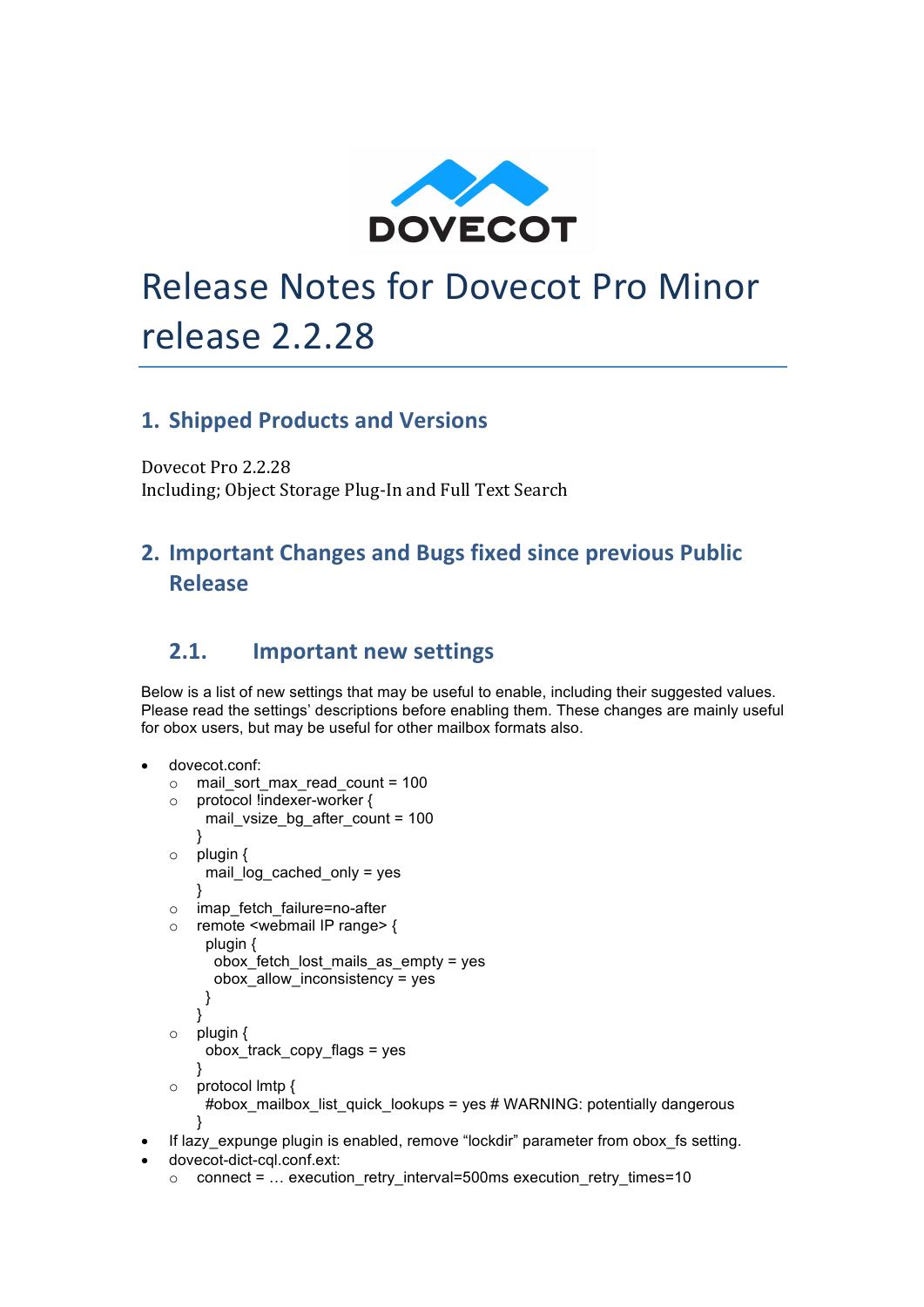# **2.2. Changes to plugins and 3rd party drivers**

Dovecot OAuth2 plugin has been removed, and is now part of dovecot core as built-in functionality. New configuration settings are needed as the old settings do not work with the new OAuth2 authentication modes.

Please see https://wiki.dovecot.org/PasswordDatabase/oauth2 for configuration information, or contact support prior upgrading.

Updated cassandra-cpp-driver package to 2.5.0. https://github.com/datastax/cpp-driver/blob/master/CHANGELOG.md

#### **2.3. Dovecot Pro Core**

- **CHANGE**: Mail access errors are no longer ignored when searching or sorting. With IMAP the untagged SEARCH/SORT reply is still sent the same as before, but NO reply is returned instead of OK.
	- o Exception: With obox "object exists in dict, but not in storage" errors will be logged, but they don't fail the SEARCH/SORT.
- **CHANGE / Bug 51795:** SORT is opening too many mails when the sort field isn't cached o Added mail\_sort\_max\_read\_count setting: This controls how many slow mail accesses sorting can perform before it fails: a NO [LIMIT] Requested sort would have taken too long The SORT reply is still returned, but it's likely not correct.
	- Exception: With obox format SORT (ARRIVAL) will always return OK.
		- When it reaches the limit, it starts getting the received-timestamps from the time the object was saved. This is commonly the same as the received-timestamp, but not always.
- **CHANGE:** Don't block user access while recalculating quota
	- $\circ$  Add mail vsize bg after count setting. If more than this many mails need to be opened/stat()ed to get their vsize, return failure and finish up the quota recalculation on background. When a quota failure happens during LMTP delivery or IMAP APPEND/COPY, user is assumed to be below quota and the operation will succeed. Only the IMAP GETQUOTA command will return a failure.
		- This must not be enabled for indexer-worker, so use e.g.: protocol !indexer-worker { mail vsize bg after count =  $100$ }
- **CHANGE**: Support OAUTHBEARER and XOAUTH2 auth mechanisms and oauth2 passdb. Also support them in lib-dsasl for client side. See http://wiki2.dovecot.org/PasswordDatabase/oauth2
- **CHANGE:** Further improvements to SEARCH=X-MIMEPART o Rework of IMAP BODYSTRUCTURE and ENVELOPE parse/write APIs.
- **CHANGE:** Reduce Dovecot's base memory usage (approximately 100 kB with obox)
	- o Don't unnecessarily duplicate user's all setting strings
	- o Don't duplicate service user's settings into mail\_user
	- o lib-metacache: Don't use a memory pool for struct bundle
- **CHANGE:** Cassandra should retry queries automatically on failures
	- o driver-cassandra: Add support for speculative execution. See http://docs.datastax.com/en/developer/javadriver/3.1/manual/speculative\_execution/ for details on how it works.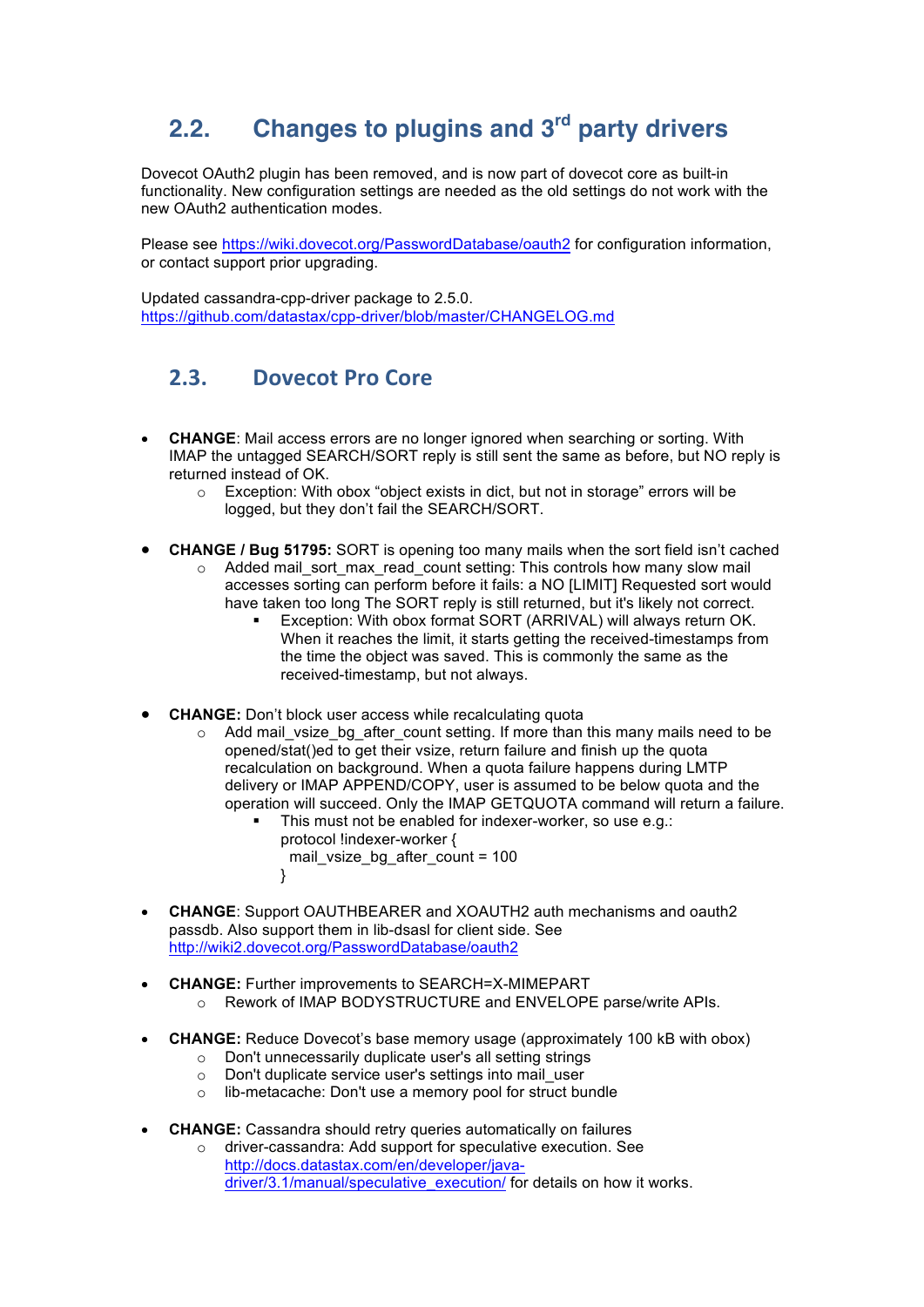- $\circ$  Added execution retry interval and execution retry times to the connect-setting in dovecot-dict-cql.conf.ext. These are needed to enable the feature. For example this would send the request up to 3 Cassandra nodes in intervals of 500 milliseconds. So the  $3<sup>rd</sup>$  request would be sent 1000ms after the first one: connect = … execution\_retry\_interval=500ms execution\_retry\_times=3
- **CHANGE**: director: "doveadm director move" to same host now refreshes user's timeout.
	- $\circ$  This allows keeping user constantly in the same backend by just periodically moving the user there.
- **CHANGE**: pop3c: Increase timeout for PASS command to 5 minutes. o This is useful with POP3 servers where it takes a long time.
- **CHANGE**: Added "doveadm mailbox path" command.
	- o This allows easily printing a path for a mailbox, index, control dir, etc.
- **CHANGE**: Added mail\_log\_cached\_only setting.
	- If enabled, everything except "save" event will log only the fields that can be looked up from cache. This improves performance if some of the fields aren't cached and it's not a strict requirement to log them.
- **CHANGE**: Support filtering passdbs by auth mechanisms.
	- o For example: passdb { driver = oauth2 mechanisms = xoauth2 oauthbearer }
- **CHANGE**: If IMAP client disconnects without LOGOUT, log information about the last command it performed.
	- $\circ$  This includes timing information about how long the command was running and whether it was waiting on ioloop or locks. This can be useful when debugging when client disconnects due to a long-running command.
- **BUG 48036:** Sieve does not support %{storage id} variable
	- o **FIX:** lib-lda: Fix deliver\_log\_format variables with Sieve
		- With Sieve it was using src\_mail for getting the values, which weren't correct especially if Sieve had modified the mail.
	- o **FIX:** lib-lda: Implement %{storage\_id} correctly
- **BUG 49841:** Date header in leap second is parsed as invalid o **FIX:** lib: Accept leap second in utc\_mktime
- **BUG 51258:** lazy\_expunge creates duplicates
	- o **FIX:** lib-storage: Lock autoexpunging so only a single process does it.
- **BUG 51265:** mail expunging may trigger a slow GUID lookup, which makes expunging a large number of mails slow.
	- o **FIX:** lib-storage: Expunging now uses GUID only if it's in cache.
- **BUG 51295:** %{passdb:\*} variables didn't work in auth-worker processes
	- o **FIX:** auth: Pass through passdb extra fields to auth-worker requests
- **BUG 51201:** Panic: file index-mail-headers.c: line 286 (index\_mail\_parse\_header): assertion failed: (data->header\_parser\_initialized)
	- o **FIX:** lib-mail: Fix duplicate HEADER\_FILTER\_ADD\_MISSING\_EOH callback call
		- If headers weren't modified, the second reading of the istream shouldn't call any callbacks.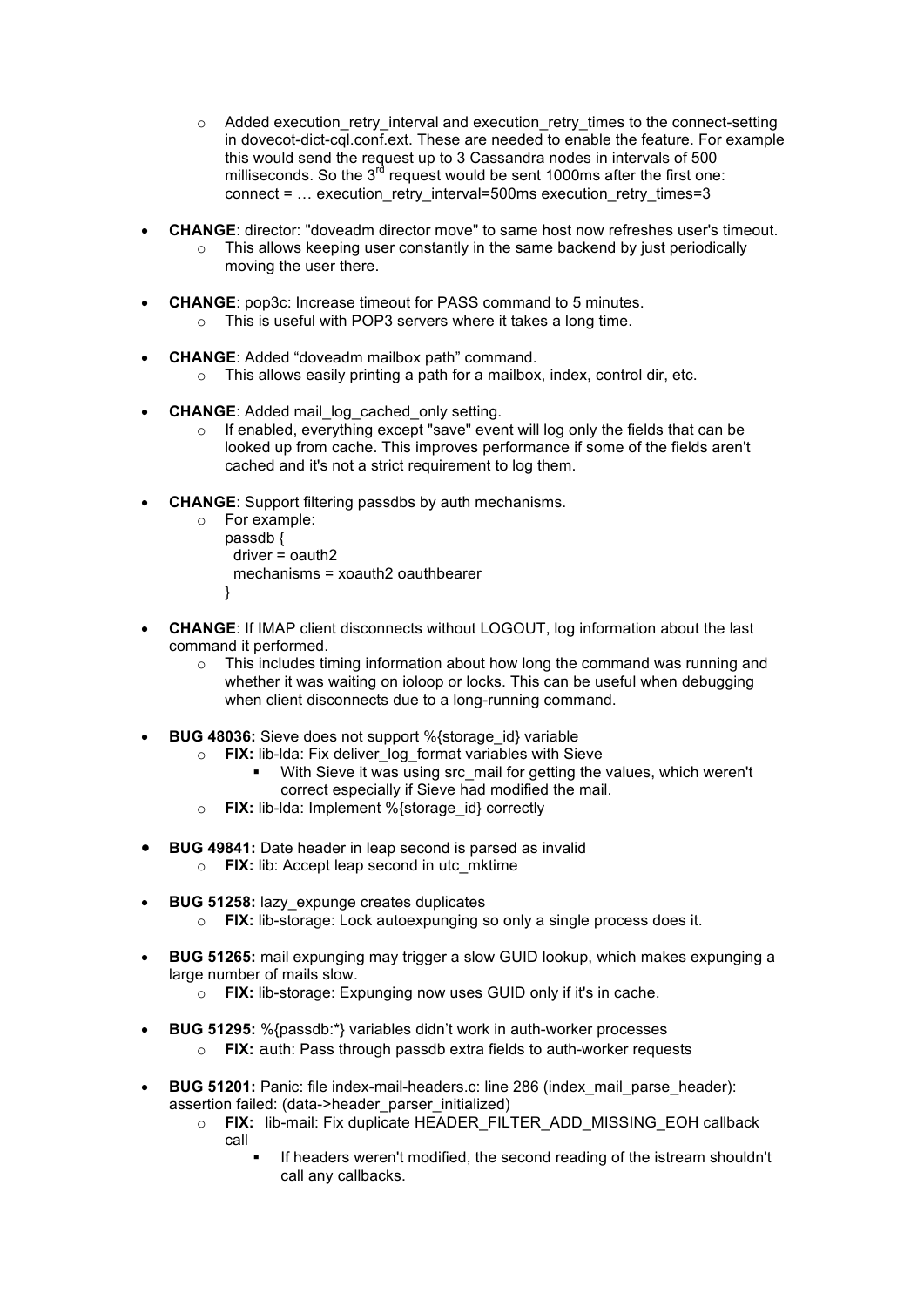- **BUG 51709:** Corrupted dovecot.list.index may have crashed: Panic: file hash.c: line 213 (hash\_table\_insert\_node): assertion failed: (key != NULL)
	- o **FIX:** lib-storage: Fix assert-crash on corrupted dovecot.list.index with name\_id==0
- **BUG 51670:** dovecot.list.index duplicate name fixing doesn't work
	- o **FIX:** LAYOUT=index: Fix duplicate mailbox name renaming to actually work
- **BUG 50061:** indexer: Panic: file worker-connection.c: line 225 (worker\_connection\_request): assertion failed: (worker\_connection\_is\_connected(conn)) o **FIX:** indexer: Don't send more requests directly from worker status callback
- **BUG 51592:** if smartcache plugin is enabled, the quota warning scripts don't run properly.
	- o **FIX:** smartcache: Don't filter out mailboxes in non-smartcache namespaces.
	- o **FIX:** quota: Make sure quota\_warning doesn't wrap "quota before" value.
- **BUG 51599:** Dovecot cassandra metrics does not show timeout errors that are seeing in dovecot logs
	- o **FIX:** cassandra: Track query counts internally and include them in metrics
- **BUG 51697:** Opening INBOX failed: Mailbox was deleted under us
	- o **FIX:** lib-storage: Re-open mailbox after it's undeleted.
		- This is needed with mailbox formats that didn't fully open the mailbox while it was undeleted.
	- o **FIX:** lib-storage: Don't sync mailbox after undeleting it.
		- This is useful only when deleting it. With undeletion the syncing isn't useful and might actually be harmful with mailbox formats that didn't fully open the mailbox while it was undeleted.
	- o **FIX:** lib-storage: Make sure mailbox undeletion won't go to infinite loop
- **BUG 47314**: mailbox\_get\_metadata assertion failed: ((items & MAILBOX METADATA GUID) == 0 || !guid 128 is empty(metadata r->guid))
	- o **FIX**: lib-storage: If mailbox\_create() fails, don't leave box in partially opened state
	- o **FIX**: sdbox: Fix assert-crash on mailbox create race
- **BUG 51329:** Sieve scripts weren't being replicated when service doveadm { service\_count } wasn't 1.
	- o **FIX**: doveadm: Add explicit mail\_storage\_init/deinit() calls
		- This mainly prevents losing hooks that were registered by doveadm plugins.
	- o **FIX**: dsync: Fix syncing attributes with large values.
- **BUG 51726:** Index files: day\_first\_uid wasn't updated correctly.
	- o This caused dovecot.index.cache to have non-optimal caching decisions.
- **BUG 50425:** Imtp\_user\_concurrency\_limit not honored LMTP creates more processes per user than is allowed by concurrency limit
	- $\circ$  **FIX**: lmtp: Fix lmtp\_user\_concurrency\_limit when userdb changes the username
- **BUG 51877:** Panic: file http-client-private.h: line 529: unreached
	- o **FIX:** lib-http: client: Fixed i\_unreached() failure occurring when a host's list of IPs changes while a connection is still pending.
- **BUG 51943:** doveadm mailbox metadata set -s parameter isn't proxied
	- o **FIX**: doveadm: Fix allow-empty-mailbox-name handling
- **BUG 51911:** Dovecot API fails commands if username starts with dash (minus)
	- o **FIX**: doveadm: Ensure -- is added to command line before positional arguments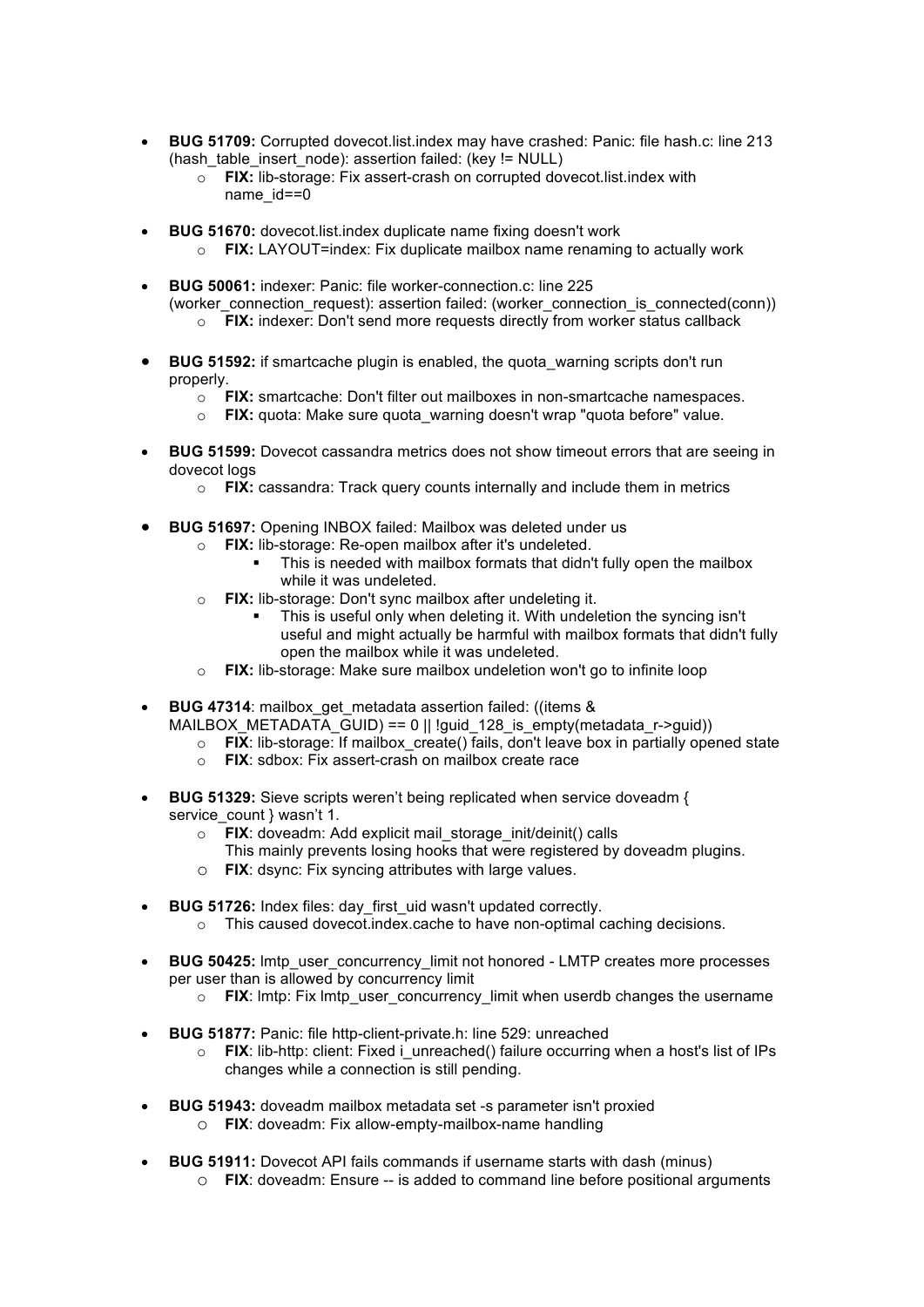- **BUG:** Running time in tagged IMAP command reply was often wrongly 0.
	- o **FIX**: imap: Fix running time in tagged command replies.

## **2.4. Object Storage Plug-in**

- **CHANGE:** S3: Support Amazon's AWS4-HMAC-SHA256 authorization scheme
- **CHANGE:** dsync-merging is no longer done when the local metacache has only unimportant changes. Instead, the local changes are deleted and overwritten by the new index bundle.
- **CHANGE:** Bypass "object exists in dict, but not in storage" errors for FETCH
	- Add imap\_fetch\_failure=no-after setting. With this setting the FETCH will return everything that it can, but at the end it returns NO (instead of just disconnecting like it used to). See example-config/20-imap.conf for details and other values.
	- o If obox fetch lost mails as empty=yes is used, Dovecot returns these mails as if they were empty. The FETCH command will not fail with NO error.
		- § **WARNING**: This is dangerous to enable globally. The "object exists in dict, but not in storage" errors can intentionally happen during temporary storage outages. If a caching IMAP client had fetched the mail during this time, it would permanently store the mails as an empty mail in its local cache. So this setting should only be enabled towards clients that are known to not perform any caching, such as inside a remote { } block that contains only a noncaching webmail's IP range.
- **CHANGE:** fs-dictmap: Avoid Cassandra SELECT when copying mails
	- o If lockdir isn't set in obox\_fs, copying no longer does a SELECT.
		- The lockdir removal is safe to do when lazy expunge plugin is used. The setting's purpose was to prevent race conditions with copying and expunging an email, but with lazy\_expunge this won't practically happen. The only possibility would be if an email was being moved away from the lazy expunge folder at the same time as it was being expunged, which is highly unlikely to happen and not worth the extra performance hit of the SELECT.
- **CHANGE:** lazy-expunge: Avoid Cassandra SELECT when deciding whether to move mails to lazy-expunge folder
	- o obox: Add obox\_track\_copy\_flags setting. When enabled, copying a mail sets a flag in index file that it's been copied. Moving a mail (with IMAP move) doesn't set this flag. When lazy-expunge checks whether mail is the last instance and the copied-flag doesn't exist, it knows it's the last instance and can avoid the Cassandra SELECT. However, because a backend may crash before uploading the latest IMAP flags state, this behavior isn't always safe to do. The copied-flag checking is done only if the user hasn't moved backends since the email was initially saved. This is done by keeping track of which UIDs have been saved since the user was last moved to this backend.
- **CHANGE:** Allow accessing mailboxes that exist in local metacache even if storage is returning errors.
	- o obox\_allow\_inconsistency=yes setting enables this behavior. The user's local metacache can be used if exists and the server hadn't crashed since it was created. The per-folder metacaches can be used if the folder had been refreshed since the user's metacache was last refreshed (i.e. potentially dangerously stale folder metacaches aren't allowed to be accessed).
		- **WARNING:** This may cause an obsolete view of the mailbox to become visible to the IMAP client. Caching IMAP clients may become confused by this. So same as with obox fetch lost mails as empty setting, this is safer to enable only towards a noncaching webmail's IPs.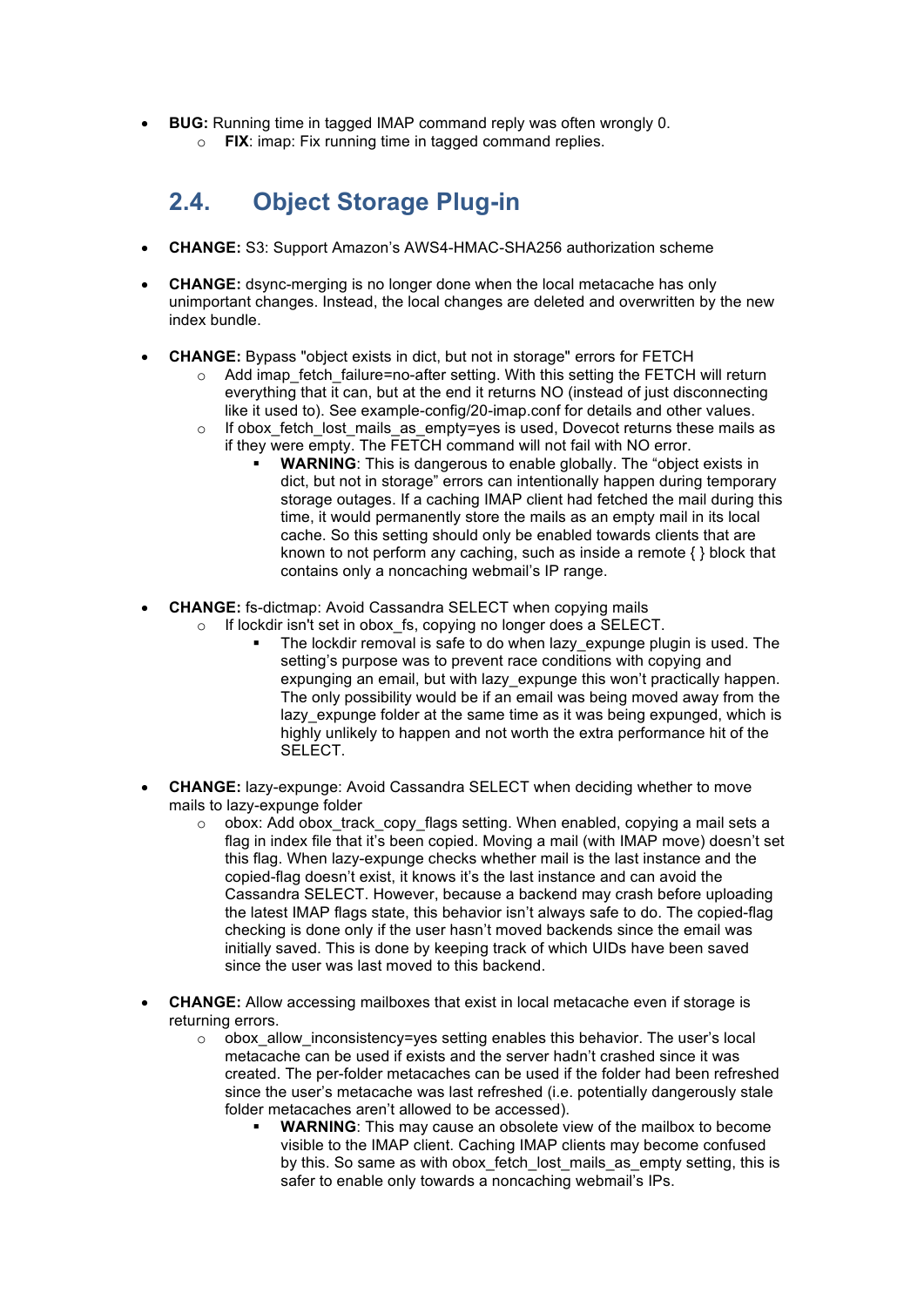- **CHANGE:** quota calculation is slow when there are a lot of folders o obox: Add obox mailbox list quick lookups setting.
	- This setting avoids downloading mailboxes to metacache if the mailbox already exists in dovecot.list.index, even though it's now known whether
		- it's up-to-date or not. Any mailboxes with special use flags will be fully refreshed though. ■ Probably the most useful use case for this is with LMTP to avoid quota
		- checks from opening a lot of mailboxes. In theory it could be used also with IMAP to give quick STATUS replies, but that might cause more problems since the counters could be wrong.
		- **WARNING:** This setting may still be slightly dangerous to use. If the user has gone above quota and afterwards deleted some mails from non-INBOX, non-specialuse folders and afterwards was moved to another backend without flushing the indexes, Dovecot may not realize that the user is now below quota. We are still planning to change this so that if user appears to be over quota, the quota is strictly calculated before returning "over quota" failures or executing any quota warning/over scripts.
- **BUG 50431:** Panic: file ioloop-epoll.c: line 189 (io loop handler run internal): assertion failed: (msecs >= 0) / Panic: BUG: No IOs or timeouts set. Not waiting for infinity o **FIX:** lib-http: client: Fixed peer reconnection failure handling.
	- The addressed problem occurs in a very specific situation in which the original successful connection is dropped, yet a new connection fails.
- **BUG 51315:** fscache may keep already-deleted fscache.log open for a long time
	- o **FIX:** fs-fscache: Check every 1min if fscache.log has been recreated, and close it if yes.
- **BUG 51296:** .vsize.lock is kept locked for too long o **FIX:** obox: Unlock .vsize.lock before deleting mails from storage
- **BUG 49462:** Cassandra refers to a file in object store which isn't available there o **FIX:** LAYOUT=index: Fix duplicate mailbox name renaming to actually work
- **BUG 50756:** After mailbox index is rebuilt --> Error: GUIDs in mailbox path and index header are different
	- o **FIX:** obox: Make sure header's mailbox\_guid is correct.
	- o **FIX:** obox: If header's mailbox\_guid is wrong, rebuild index.
- **BUG 51501:** Panic: file fs-api.c: line 288 (fs\_file\_close): assertion failed: (!file->istream\_open)
	- o **FIX:** fs-fscache: Unref prefetch\_istream if it exists at close.
- **BUG 51605:** If saving a mail failed, it was still attempted to be deleted on rollback.
	- o **FIX:** obox: If saving/copying a mail fails, don't try to delete the object afterwards.

## **2.5. Full Text Search Plug-in**

- **BUG 51513:** fs-fts-cache: Unnecessary fs\_delete()s to nonexistent remote files o **FIX:** fs-fts-cache: Track "deleted in cache" status separately.
	- Don't try to delete these files from storage, because they only exist in cache. This removes 6 unnecessary fs\_delete() calls per mail delivery.
- **BUG:** Storage errors were causing all kinds of crashes and other unexpected behavior in error handling code paths.